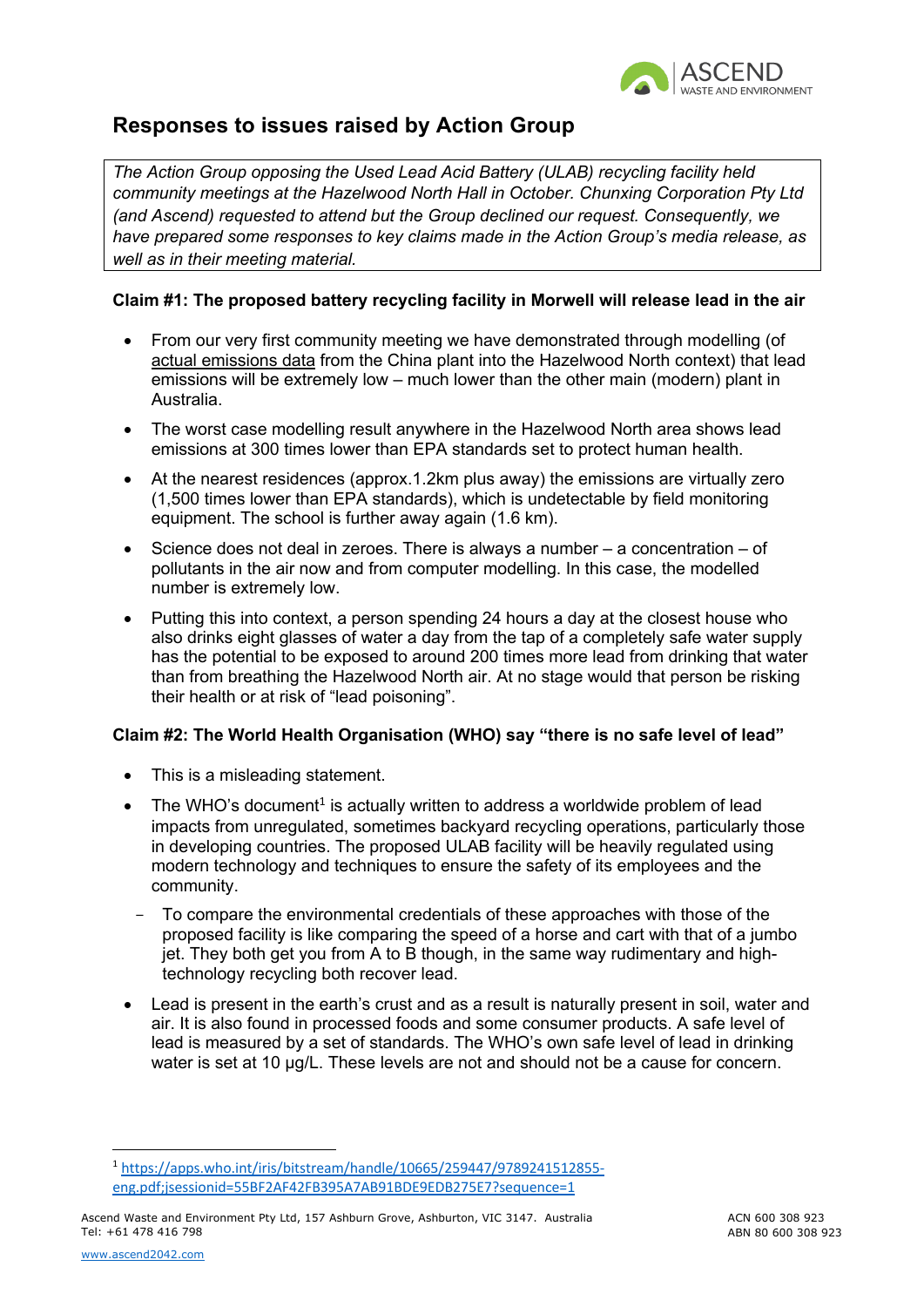

• There is no question about the health and environmental impacts of lead – that is why it is important to recycle batteries in a highly-controlled facility, so it does not leach into the environment and contaminate soil, water supplies and beyond.

# **Claim #3: There could be "lead poisoning" due to air emissions from this plant**

- This claim is completely unsubstantiated. The level of emissions are such that it would be impossible to get "lead poisoning" from breathing the air in the area of this facility.
- As stated above, any emission levels are so low as to be indistinguishable from background levels – levels which do not cause lead poisoning.
- Lead poisoning is a specific condition from repeated exposure to excessive levels of lead. These days, lead poisoning can occur from unwitting exposure to lead-containing paint, such as when renovating an old house.
- Before 1970, paint used in many Australian houses contained high levels of lead. At that time, the Australian Uniform Paint Standard was amended to reduce the amount of lead in domestic paint from the previously recommended level of 50 per cent to one per cent. The maximum content was further reduced to 0.25 per cent in 1992 and to the current level of 0.1 per cent in 1997. In other words, lead may have been heavily reduced in paint but it has not been "removed".
- The maximum lead concentration modelled at the nearest residence (or the school) is 0.000002 mg/m<sup>3</sup>. This converts to 0.00000024 parts per million (ppm). Leaded paint in old houses is 500,000 ppm and the maximum allowable lead in paint today is 1,000 ppm.
- Comparing lead concentrations from paint versus air:
	- Pre-1970s paint is **2,000 billion times** more concentrated in lead than the air around the plant
	- Current legal maximum concentration paints would be **4 billion times** more concentrated in lead than the air around the plant

#### **Claim #4: Any level of lead can cause poisoning**

- As described in point 3 above, this statement is categorically wrong. Low levels of lead exposure cannot cause lead poisoning. The levels modelled at the Chunxing facility simply cannot result in lead poisoning – they will not even be able to be measured at people's residences.
- Lead poisoning is a specific condition from repeated exposure to excessive levels of lead. These days, lead poisoning can occur from unwitting exposure to lead-containing paint, such as when renovating an old house.

#### **Claim #5: The proposed facility is "a very old process" and "outdated technology"**

- Nothing could be further from the truth. The current China facility is four years old and uses world-leading technology – its Vertical Smelt Furnace has been granted a Chinese invention patent.
- The only thing "very old" about it is the word 'smelting'. Unlike traditional secondary lead smelting, Chunxing maximises lead recovery by employing both a 'melting' furnace (for one type of lead) and a 'smelting' furnace for the other type of lead present. This furnace has unique design characteristics to ensure high reaction efficiency and its chemistry is process-controlled to minimise emissions and maximise lead recovery.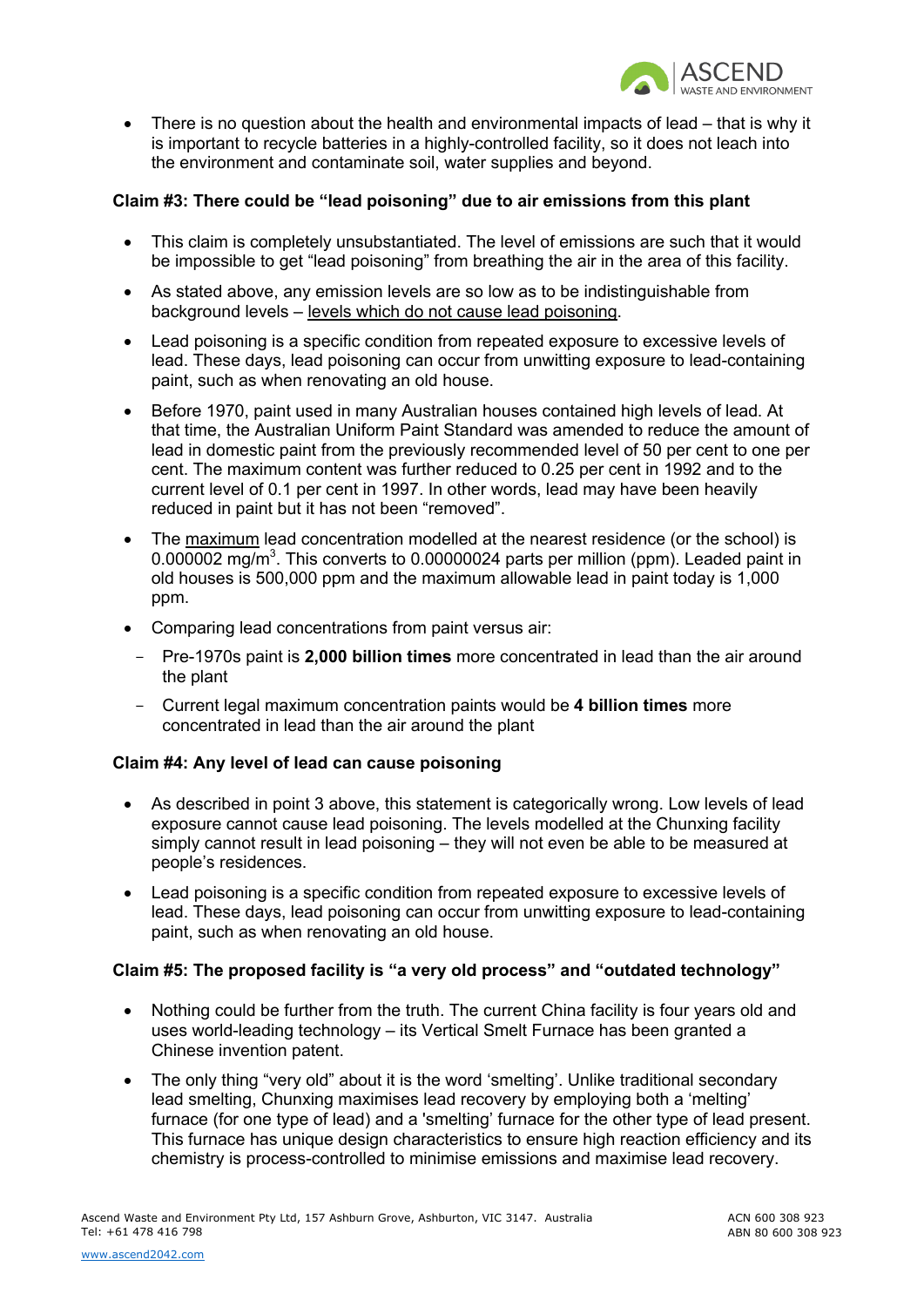

- The evidence of how new this technology is shows in its emissions performance. The other Australian plant is modern (2012), was 'best practice' at the time of its commissioning and is well-run and well-regarded by NSW EPA. Emissions from the Hazelwood North plant are modelled to be significantly lower than this.
- This is because of the intelligent chemistry, process control, automation and other engineering features it uses, plus its comprehensive pollution control system: multiple wet scrubbers, adsorbent dosing, cooling chambers and baghouse. No other ULAB recycler goes this far.

#### **Claim #6: There are new technologies that are less dangerous; "much safer" technologies are based on electrolysis or solvents**

- This statement is misquided and incorrect. The new technologies suggested are either far more dangerous or unproven beyond lab scale.
- Other technologies have been evaluated in the Works Approval application, alongside Chunxing's VSF furnace and associated technology. Two other 'newer' technologies were identified:
	- Hydrometallurgical (electrolytic) lead reduction
	- Solvent dissolution followed by electrolysis.
- The only commercially available hydrometallurgical technology is based on leaching with hydrofluoric acid, followed by electrowinning. This technology was trialled 40 years ago in Port Kembla, NSW and could not be commercialised due to major issues around health and safety, and environmental performance. Currently there is one commercial plant believed to be operating in Asia with many challenges of health and safety issues.
	- Fluorinated acids are extremely dangerous. Australia's chemical assessment body (NICNAS) notes of hydrofluoric acid: "acute exposure through either inhalation or skin contact has led to deaths in humans and that even contact with dilute solutions (0.1%) can "cause painful second and third degree burns that heal very slowly."
	- The Action Group's own handout states that hydrofluoric acid can cause harm, including from inhalation: "can cause death from an irregular heartbeat or from fluid build-up in the lungs."
- Apart from these health effects, neither fluosilicic nor fluoboric acid (fluorinated acids similar to hydrofluoric acid) can be kept from decomposing and releasing fluoride ions that could precipitate lead as lead fluoride, which is highly corrosive. The literature states that this "high corrosiveness limits commercialisation of processes using these chemicals."
- Chunxing is not comfortable taking such risks with that kind of technology in Australia due to potential emission fluorine gas and leakage of reagents.
- There is also research currently being undertaken about extraction using Methane-Sulfonic Acid (MSA) followed by Electrowinning. Again, this process has neither been tested commercially nor established, with the process' patent only recently granted (July 2019). It is understood that a company in WA is currently exploring this technology for its lead-bearing ores. The chemistry of lead in ores is totally different from the chemistry of lead in ULABs.
- Dissolution using novel solvents, such as the PLACID process, one promoted by a company called Aquametals and a recent study using 'deep eutectic solvents' are all promising but limited to pilot or laboratory scale, with varying levels of lead recovery rates.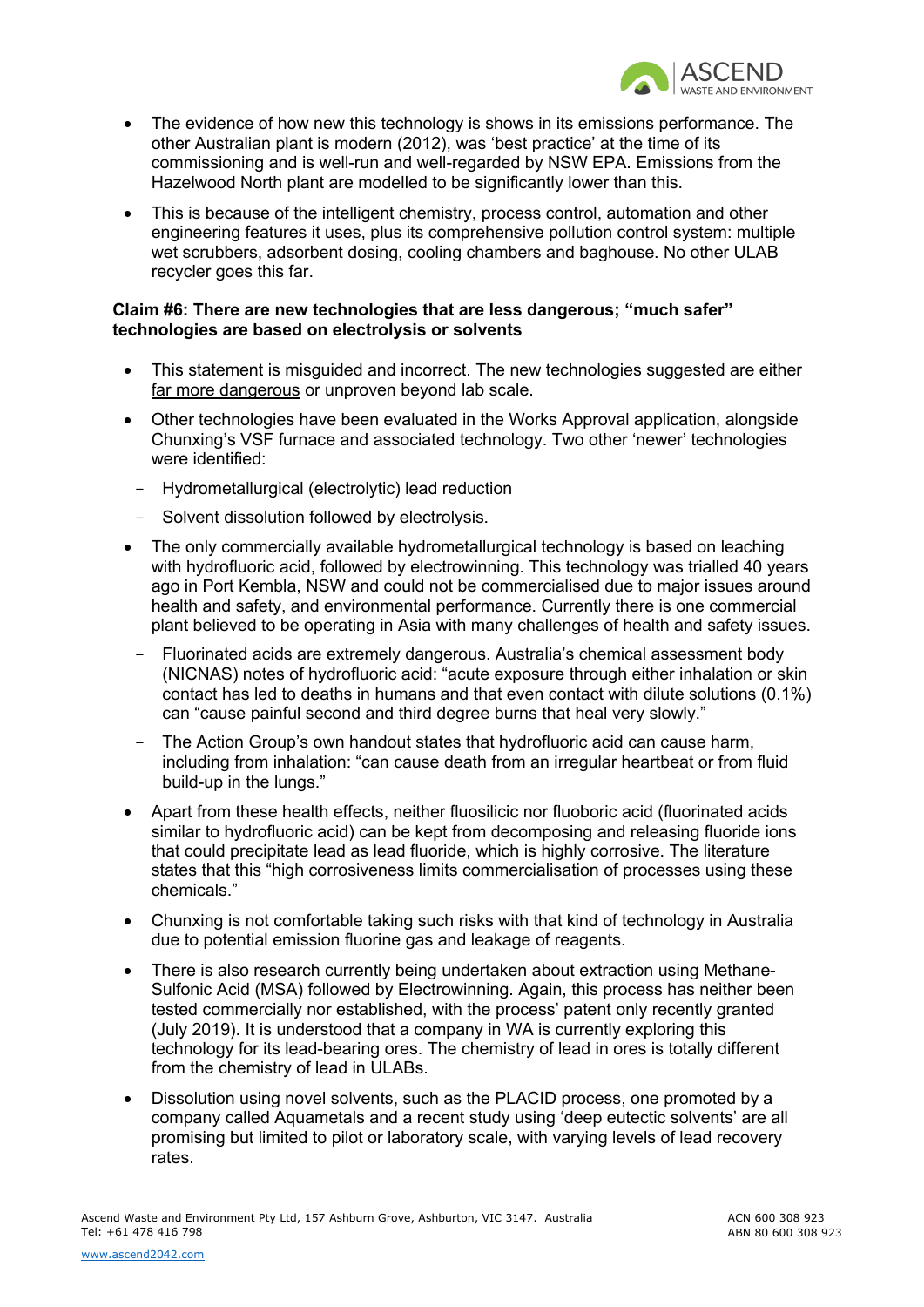

• None of these hydrometallurgical/electrolytic technologies are yet proven safe enough at sufficient scale or commercially viable enough to be considered for the proposed Latrobe Valley facility.

#### **Claim #7: Lead was removed from paints**

- Lead has been reduced from paints but it is still allowed at levels up to 1,000 ppm.
- Before 1970, paint used in many Australian houses contained high levels of lead. Then the Australian Uniform Paint Standard was amended to reduce the amount of lead in domestic paint from the previously recommended level of 50 per cent to one per cent. The maximum content was further reduced to 0.25 per cent in 1992 and to the current level of 0.1 per cent in 1997. In other words, lead may have been heavily reduced in paint but it has not been "removed".
- Lead is still used in Australia in some road line marking paints. That is why emissions of 'road dust' from driving your car anywhere (including the Latrobe Valley) are higher than those from this facility.
- Comparing levels of lead in paint now, as well as those used in the past (old house paint), to proposed levels at the Chunxing facility are incomparable.
	- Pre-1970s paint is **2,000 billion times** more concentrated in lead than the air around the plant.
	- Current legal maximum concentration paints would be **4 billion times** more concentrated in lead than the air around the plant.

#### **Claim #8: This technology produces lead dust and slag, which impacts workers, their families, community and surrounding land**

- Potential lead-exposed workers in Australia (and China) are strictly monitored through thorough WorkSafe operational and blood testing regimes. Impacts to workers are heavily exaggerated.
- Potential impacts to their family and the broader area from the proposed plant are also false and create unnecessary and unsubstantiated fear in the community.
- Chunxing's technology is very low emission, highly automated, fully enclosed at every stage of the process and, most importantly, employs many layers of pollution control equipment beyond any other similar operation in Australia and the highest level of controls in the world. Consequently there is no "lead dust".
- If workers were exposed to high lead levels this would show up in their blood. Levels in the blood of workers at the 16-fold larger plant in China are closely monitored to the same standards as those applied by WorkSafe in Victoria and they follow the same procedures of workplace task rotation applied in Australia, for any industry dealing with lead; be it mining, metallurgy, laboratories or construction.
- Lead levels in the blood of workers at the China plant are below those set in both China and Australia, to protect worker health.
- Standard procedures apply to such workers at the China plant or here they must change clothes on arrival to work, then shower and change clothes upon leaving work. All laundering of work clothing is done onsite. There is no risk at all of carrying lead from the workplace home to their family or broader community.
- No measurable lead will impact surrounding land and communities since the only pathway for transport is the air – there are no direct water emissions from the facility. Air emissions are so low as not to be measurable at nearby residences and farms –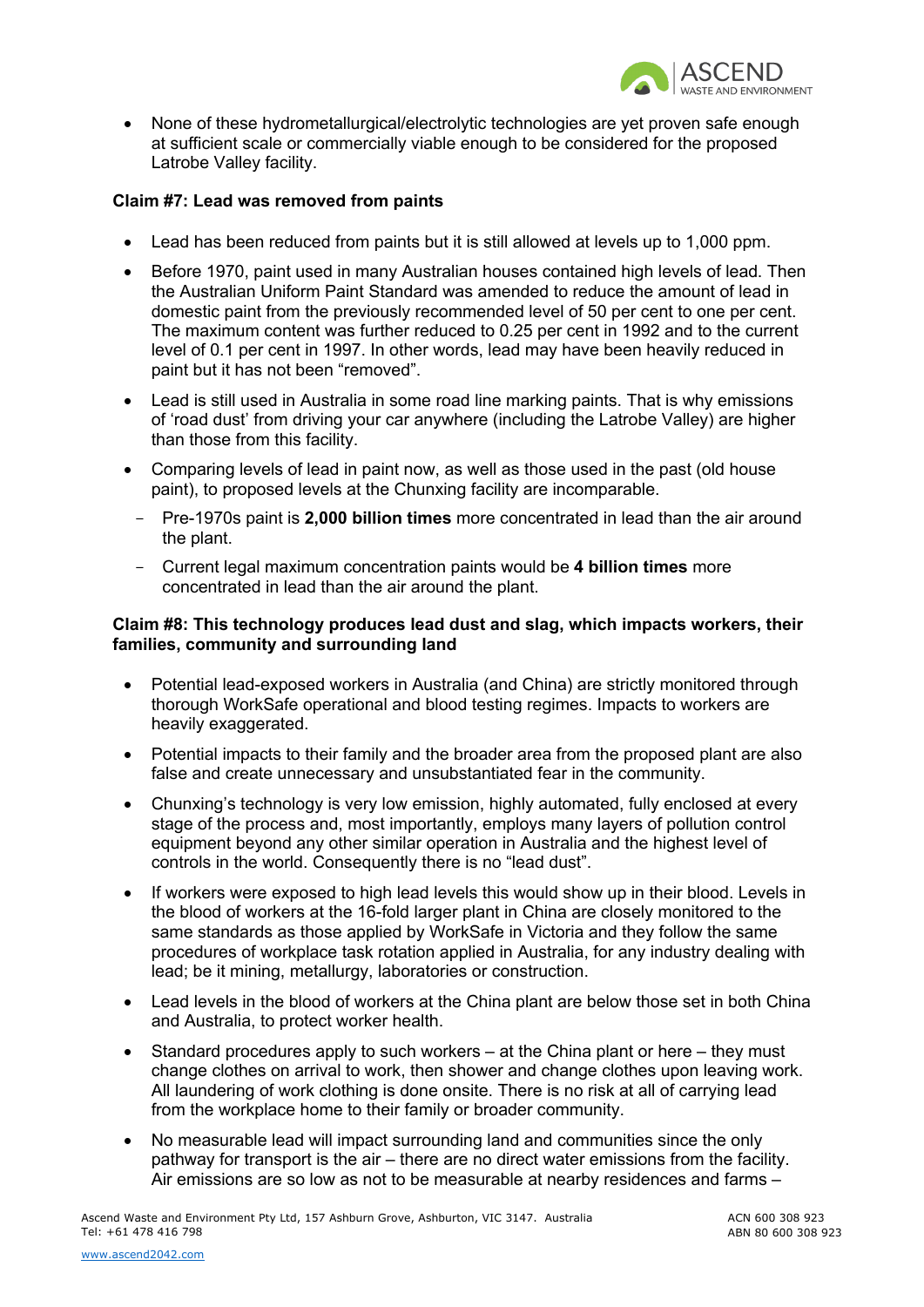

even cumulative quantities over many years would not be identifiable above background soil levels.

• Slag is the name of the solid glassy waste produced from smelting. There will be approximately 4,500 tonnes of slag produced that will contain lead, albeit at much lower levels than other similar operations and lower quantities of slag. This is handled in a straight-forward manner and will be disposed of at a prescribed waste landfill licensed to accept it in Victoria. There are strict handling and licensing requirements for transport, receipt and environmental monitoring.

# **Claim #9: "An EcoMENA article states that "in fact lead-acid battery recycling is regarded as one of the worst pollution industries worldwide"**

- EcoMENA is a Middle East and North Africa (MENA) sustainability advocacy organisation. The article referred to (https://www.ecomena.org/managing-lead-acidbatteries/) is written entirely to address a worldwide problem of lead impacts from unregulated, sometimes backyard recycling operations, particularly those in developing countries.
- The very same article says: "Recycling of used lead-acid batteries, provided it is done in an environmentally sound manner, is important because it keeps the batteries out of the waste stream destined for final disposal. Lead from storage batteries placed in unlined landfills can even contaminate the groundwater. Recycling prevents the emission of lead into the environment and also avoids the energy usage associated with manufacturing lead from virgin resources."
- There is no question about the health and environmental impacts of lead that is why it is important to recycle batteries in a highly-controlled facility, so it does not leach into the environment and contaminate soil, water supplies and beyond.

# **Claim #10: The Victorian EPA only requires a 500m buffer distance (to the nearest residence) while the buffer zone in NSW (for the Wagga Wagga facility) is 5km, so the Hazelwood facility should be located 5km from houses**

- There is no "5km buffer zone" in NSW. The NSW EPA does not specify buffer distances at all, but relies on case by case air quality modelling to assess impacts to sensitive receptors.
- The Vic EPA publication on separation distances requires a buffer of 500m for nonferrous metal production (>2,000 tonnes per year).
- The Chunxing facility is 1.1km away from the nearest residence (sensitive receptor), or 1.2km if you measure from where the facility's building will be placed on the property.
- The Wagga Wagga plant expansion (more than double the capacity of the Hazelwood facility) has recently been approved by NSW EPA, and is located 1.2km away from the nearest residence.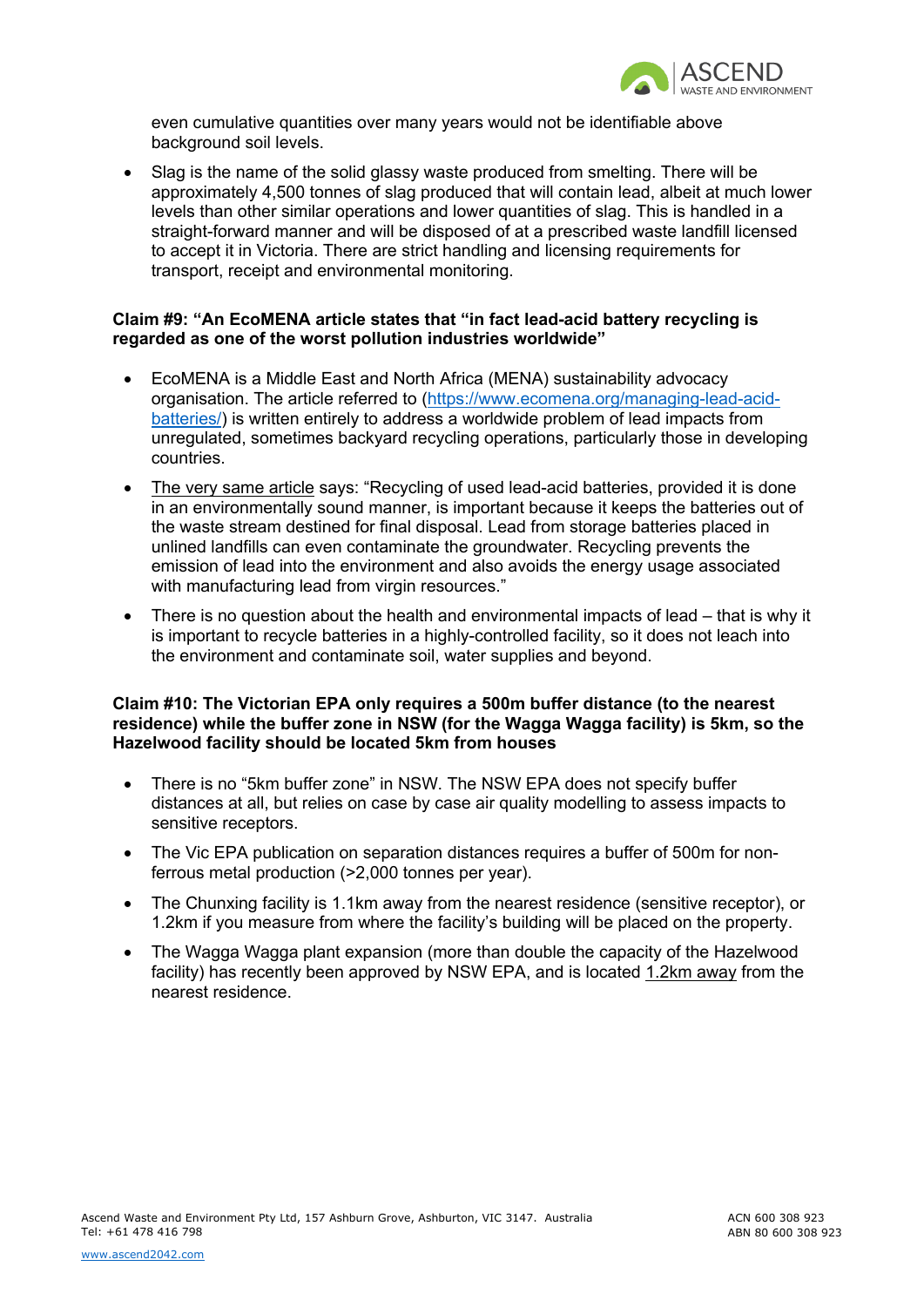

#### **Claim #11: When assessing the Wagga Wagga plant expansion proposal, the NSW Government "noted the 5km buffer distance as a mitigating control in managing these hazards."**

- There is no "5km buffer zone" in NSW.
- The NSW Government (Department of Planning and Environment), in its assessment report dated February 2019, simply noted the geographical reality of the 1.2km nearest residence and 5km nearest township.
- The Department's assessment further states: "No public submissions were received during the exhibition of the EIS, likely due to the isolated nature of the facility which is located 1.2km from the nearest residence" (emphasis added).

#### **Claim #12: Dividing the emissions of the China plant by 16 is "not good science"**

- The capacity of the reference plant in China is 800,000 tonnes of ULABs; the Hazelwood facility is designed to process 50,000 tonnes of ULABs  $-1/16<sup>th</sup>$  of the size. Applying this ratio is a simple mass balance, because lead is not introduced into the process from anywhere other than feedstock ULABs.
- This approach is entirely valid because the processing and emissions control technology are identical in both cases, designed to produce the same quantity of output lead products and lead emissions per tonne of input lead (ULABs).
- The cornerstone of the US EPA's emissions estimation methodology (US EPA AP 42 program), when estimating emissions with no operating data available, is to use *emission factors* (kg pollutant per tonne of input material), which operate on the assumption that if a process remains of the same design, then the emissions will be the same per tonne of input feedstock.
- Since a Works Approval is dealing with a plant that has not been built yet, emissions (as input into an air quality dispersion model) must be estimated. Rather than using literature-based industry wide emission factors (which are often the only data available) Chunxing has the luxury of an operational reference plant which has independent stack testing carried out on a quarterly basis.
- Even if the 16-fold scaling down was not done at all and the 800,000 tonne plant's emissions were assumed for the Hazelwood North facility, the worst case ground level concentration anywhere in the area would still be 20 times below the EPA limit.

# **Claim #13: "The plant will emit a cocktail of toxic emissions to the environment"**

- This statement is wrong and uses inaccurate and hyperbolic language.
- Emissions from the plant will be so low they will not be measurable at the nearest residence by field monitoring equipment.
- Science doesn't deal in zeroes, there are always numbers produced by modelling, even if they are extremely low. Not only are emissions orders of magnitude below EPA standards, they are likely to be so low that EPA approval and licences may not even be required for air emissions.

# **Claim #14: This facility will emit significant levels of sulfur dioxide**

• This claim is a massive exaggeration – as all of the claims about emissions from the facility are.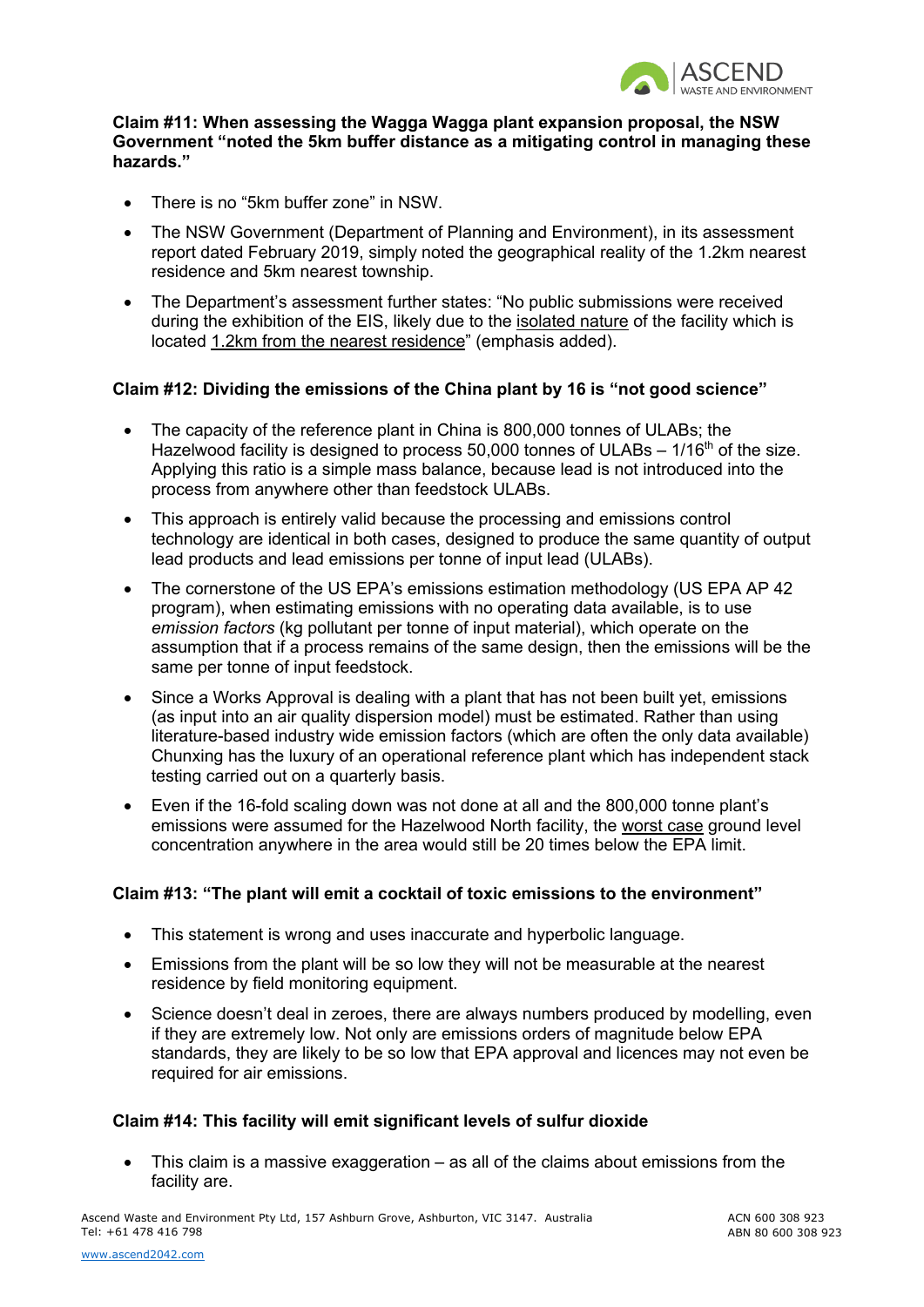

- The Chunxing facility will emit such infinitesimally low levels of sulfur dioxide that it will be just  $0.001\%$  (1/100,000<sup>th</sup>) of the existing industrial emissions of sulfur dioxide in the Latrobe Valley.
- Sulfur dioxide levels at the nearest residence are modelled to be almost 3,500 times lower than EPA limits.

**Claim #15: "The location of the Council transfer station immediately adjacent to the plant may expose both transfer station employees and members of the public utilising the Council transfer station to pollutants including lead and other toxic pollutants."**

- People using or working at the transfer station will not be exposed to "toxic" levels of pollutants.
- The Council transfer station is located within the modelled area, where the worst case ground level concentration modelled anywhere in that area was 300 times below EPA limits set to protect human health.
- These limits assume breathing of that air occurs 24 hours a day across a lifetime.
- The 'worst case' concentration in a model is the worst hour it predicts across five years of hourly data, so this level doesn't occur continuously across a year, a week or even a day. The layers of conservativism in air quality modelling are very high, to ensure confidence in the protective nature of its results.

# **Claim #16: "EPA limits may not necessarily ensure safe levels for the community." The comparison is then made with lead pollution from SA's Port Pirie lead smelter**

- Comparing the Hazelwood North proposal with the primary lead smelter at Port Pirie is misleading and designed to spread fear.
- The Port Pirie smelter is a very large facility. Lead emissions from Port Pirie are 3,500 times higher than the proposed Hazelwood North plant. To suggest the two are equivalent is misleading.
- EPA Victoria does not regulate the Port Pirie plant, whose regulatory arrangements are unrelated to EPA Victoria design criteria.

#### **Claim #17: There is an inference that 2km is some kind of significant boundary or "buffer zone", within which there is potential for health impacts**

- The 2km "buffer" has no particular meaning, but has been given a life of its own by the Action Group.
- Chunxing apologises for incorrectly using the words "2km buffer" in the original newspaper advertisement in June 2019, where it was used to (correctly) describe the distance to Morwell, the closest residential area or township, but not the closest residences (which are in Hazelwood North).
- From this small error, the Action Group has continued to infer there is such a thing as a 2km buffer around the plant. The only buffer is the EPA's required separation distance of 500m, which is comfortably achieved.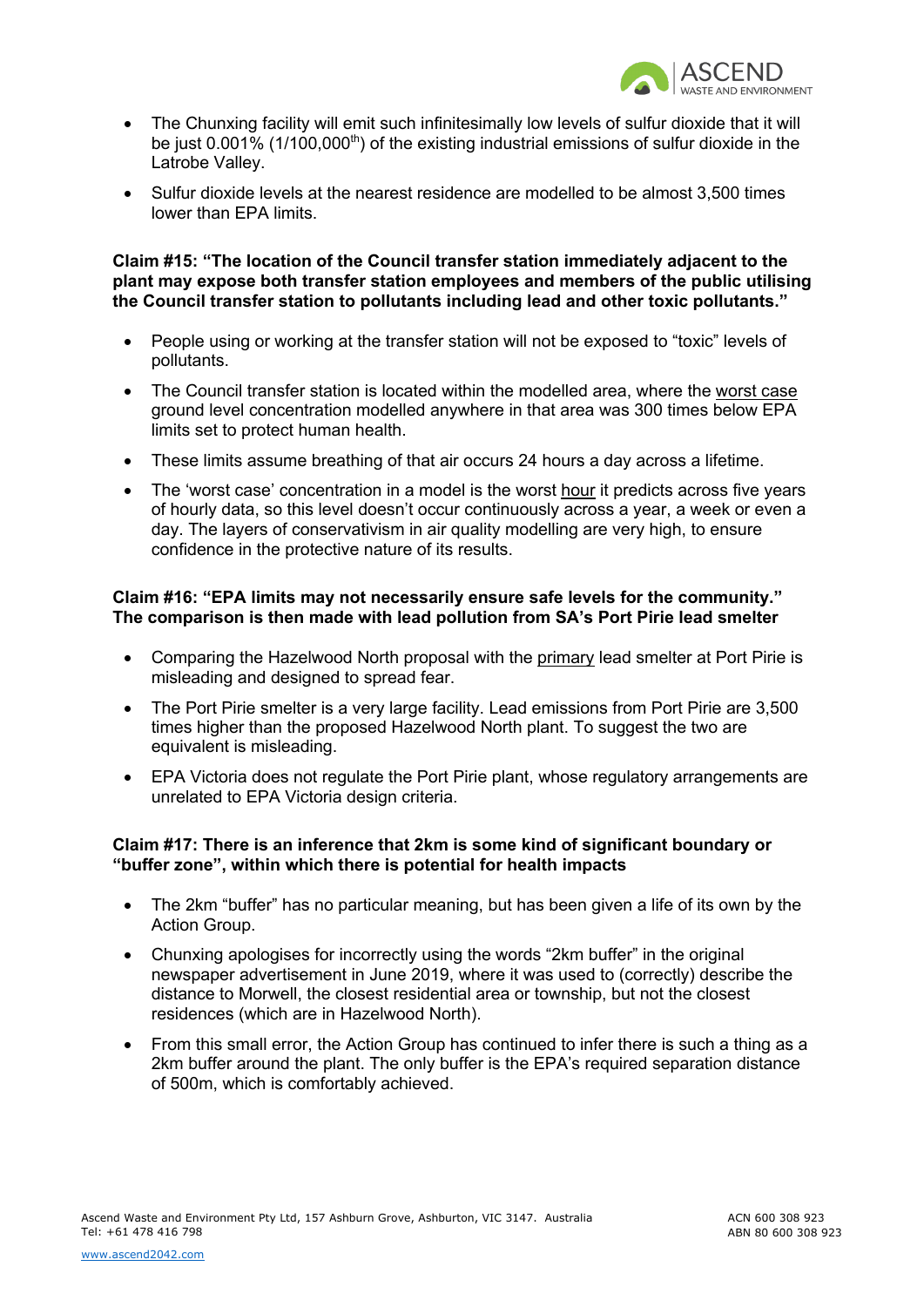

#### **Claim #18: "To date the company has not adequately consulted with the community"**

- In the earliest stages of developing the application for Works Approval, Chunxing held two open community meetings in Morwell in June 2019, as a means of starting a conversation with the local community. The Works Approval Application had not even been started at that time.
- We have not been ready for further full public meetings because the Works Approval application has been in the process of being drafted.
- However, between then and now, Chunxing has had at least 20 more different meetings and engagements with local stakeholders, often one-on-one, over kitchen tables, in local cafes and boardrooms, explaining the proposal in detail. This has also involved letter drops into the Hazelwood North community.
- We have met with the Action Group on at least five occasions and have shared our working draft of the Works Approval application document, as well as all supporting data and other evidence we have used in carrying out the various environmental assessments. We have received no comments on these documents.
- Our request to attend the community meetings held by the Action Group was declined.
- The Works Approval assessment process itself, run by EPA once the Works Approval application has been accepted, is a public process with consultation and requests for public submissions. Everything prior to that is simply proactive engagement initiated by the company by its own choice.

#### **Claim #19: Aqua Metals' "aquarefining" technology doesn't involve smelting at all**

- A US company (Aqua Metals) has very recently patented a process for extracting lead using MSA as a solvent, then recovering it using electrowinning.
- It established its first (and currently only) facility in Nevada USA in 2017, a very smallscale demonstration plant whose largest production month (September 2019) was 160 tonnes of lead product. Chunxing's proposed plant is small by world standards, but its output is planned to be 15 times larger than this.
- Aqua Metals own website (https://www.aquametals.com/aquarefining/) illustrates this process as suitable only for the lead paste component, noting that the lead metal plates and grid are "shipped to smelter for processing."
- Therefore, aquarefining is not a full solution for ULAB recycling such a plant would either require a smelter onsite as well or need to ship lead grid back out again to a smelting facility elsewhere.
- The technology is marketed as bolt-on technology to existing smelters, not standalone.
- Aqua Metals' aquarefining technology is promising but far too early in its development to demonstrate scale, commerciality and safety, and still requires the use of a smelter.

# **Claim #20: The facility will send "toxic waste" to landfill in trucks through the area**

- Slag is a solid waste produced from the process which will contain around  $0.2 0.5\%$ lead. As a glassy material that closely resembles volcanic rock, slag is relatively inert and quite resistant to leaching of lead.
- Levels of lead in slag from traditional smelting of ULABs are typically 10-fold higher than that from Chunxing's process.

ACN 600 308 923